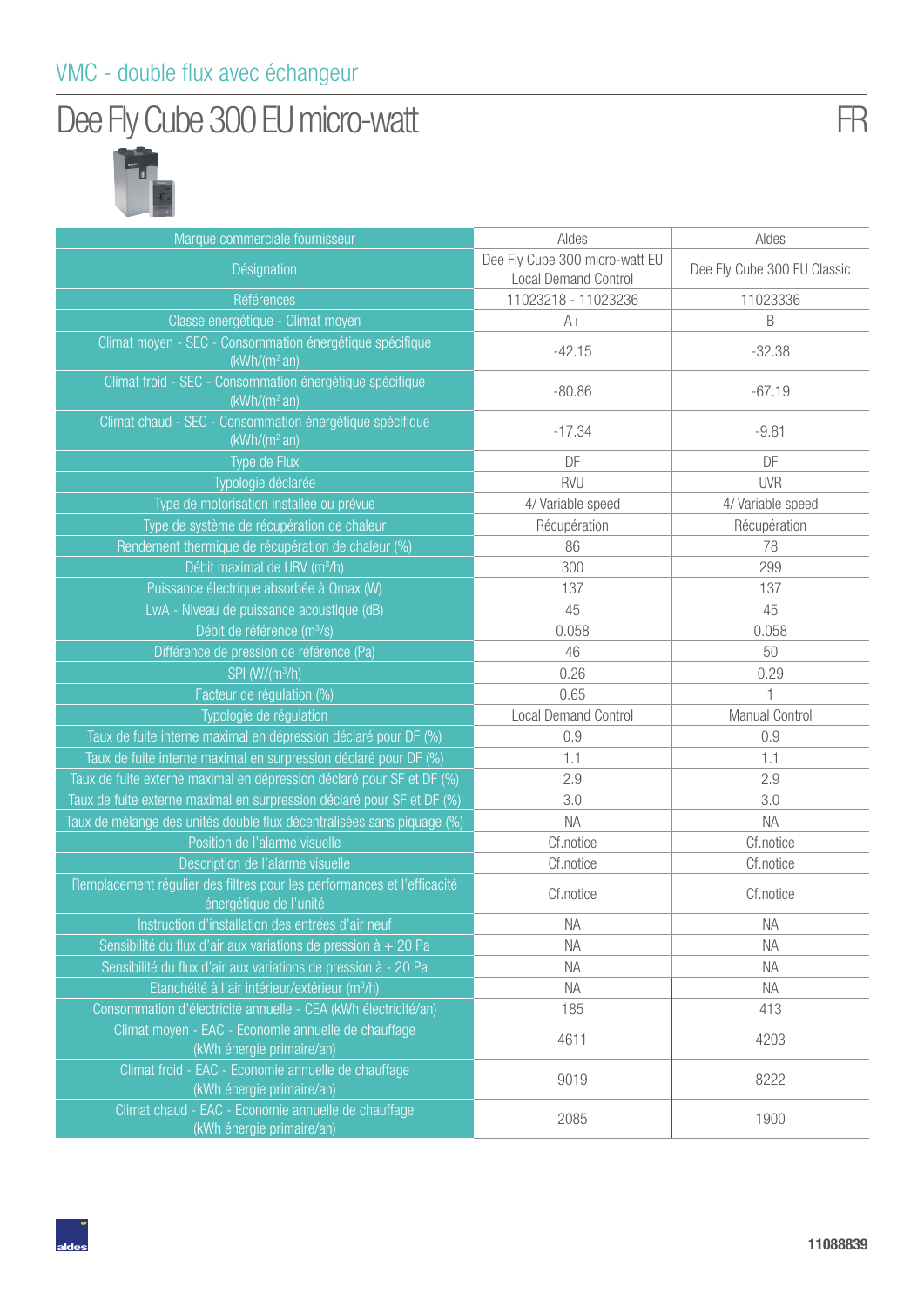## Dee Fly Cube 300 EU micro-watt



| <b>Supplier brand</b>                                                                                | Aldes                                                         | Aldes                       |
|------------------------------------------------------------------------------------------------------|---------------------------------------------------------------|-----------------------------|
| Designation                                                                                          | Dee Fly Cube 300 micro-watt EU<br><b>Local Demand Control</b> | Dee Fly Cube 300 EU Classic |
| References                                                                                           | 11023218 - 11023236                                           | 11023336                    |
| Energy class - Average climate                                                                       | $A+$                                                          | B                           |
| Average climate - SEC - Specific energy consumption (kWh/(m <sup>2</sup> a)                          | $-42.15$                                                      | $-32.38$                    |
| Cold climate - SEC - Specific energy consumption (kWh/(m <sup>2</sup> a)                             | $-80.86$                                                      | $-67.19$                    |
| Warm climate - SEC - Specific energy consumption (kWh/(m <sup>2</sup> a)                             | $-17.34$                                                      | $-9.81$                     |
| Type of airflow                                                                                      | DF                                                            | DF                          |
| Declared type                                                                                        | <b>RVU</b>                                                    | <b>UVR</b>                  |
| Type of motor installed or planned                                                                   | 4/ Variable speed                                             | 4/ Variable speed           |
| Type of heat recovery system                                                                         | Récupération                                                  | Récupération                |
| Thermal efficiency of heat recovery (%)                                                              | 86                                                            | 78                          |
| Maximum RVU (m <sup>3</sup> /h)                                                                      | 300                                                           | 299                         |
| Electric power absorbed at Qmax (W)                                                                  | 137                                                           | 137                         |
| LwA - Sound power level (dB)                                                                         | 45                                                            | 45                          |
| Reference airflow (m <sup>3</sup> /s)                                                                | 0.058                                                         | 0.058                       |
| Difference in reference pressure (Pa)                                                                | 46                                                            | 50                          |
| SPI (W/(m <sup>3</sup> /h)                                                                           | 0.26                                                          | 0.29                        |
| Control factor (%)                                                                                   | 0.65                                                          |                             |
| Type of control system                                                                               | <b>Local Demand Control</b>                                   | Manual Control              |
| Maximum declared internal leakage rate under negative pressure<br>for BVU (%)                        | 0.9                                                           | 0.9                         |
| Maximum declared external leakage rate under negative pressure<br>for UVU and BVU (%)                | 1.1                                                           | 1.1                         |
| Maximum declared internal leakage rate under positive pressure<br>for BVU (%)                        | 2.9                                                           | 2.9                         |
| Maximum declared external leakage rate under positive pressure<br>for UVU and BVU (%)                | 3.0                                                           | 3.0                         |
| Mixing rate for standalone BVU without branch connections (%)                                        | <b>NA</b>                                                     | <b>NA</b>                   |
| Position of visual alarm                                                                             | Cf.notice                                                     | Cf.notice                   |
| Description of visual alarm                                                                          | Cf.notice                                                     | Cf.notice                   |
| Regular replacement of filters to ensure unit performance and energy<br><b>Example 10</b> efficiency | Cf.notice                                                     | Cf.notice                   |
| Instructions for installation of fresh air inlets                                                    | <b>NA</b>                                                     | <b>NA</b>                   |
| Sensitivity of airflow to pressure variations at $+20$ Pa                                            | <b>NA</b>                                                     | <b>NA</b>                   |
| Sensitivity of airflow to pressure variations at -20 Pa                                              | <b>NA</b>                                                     | <b>NA</b>                   |
| Indoor/outdoor air tightness (m <sup>3</sup> /h)                                                     | <b>NA</b>                                                     | <b>NA</b>                   |
| Annual electricity consumption - AEC (kWh electricity/a)                                             | 185                                                           | 413                         |
| Average climate - AHS - Annual heating savings (kWh primary energy/a)                                | 4611                                                          | 4203                        |
| Cold climate - AHS - Annual heating savings (kWh primary energy/a year)                              | 9019                                                          | 8222                        |
| Warm climate - AHS - Annual heating savings (kWh primary energy/a year)                              | 2085                                                          | 1900                        |

GB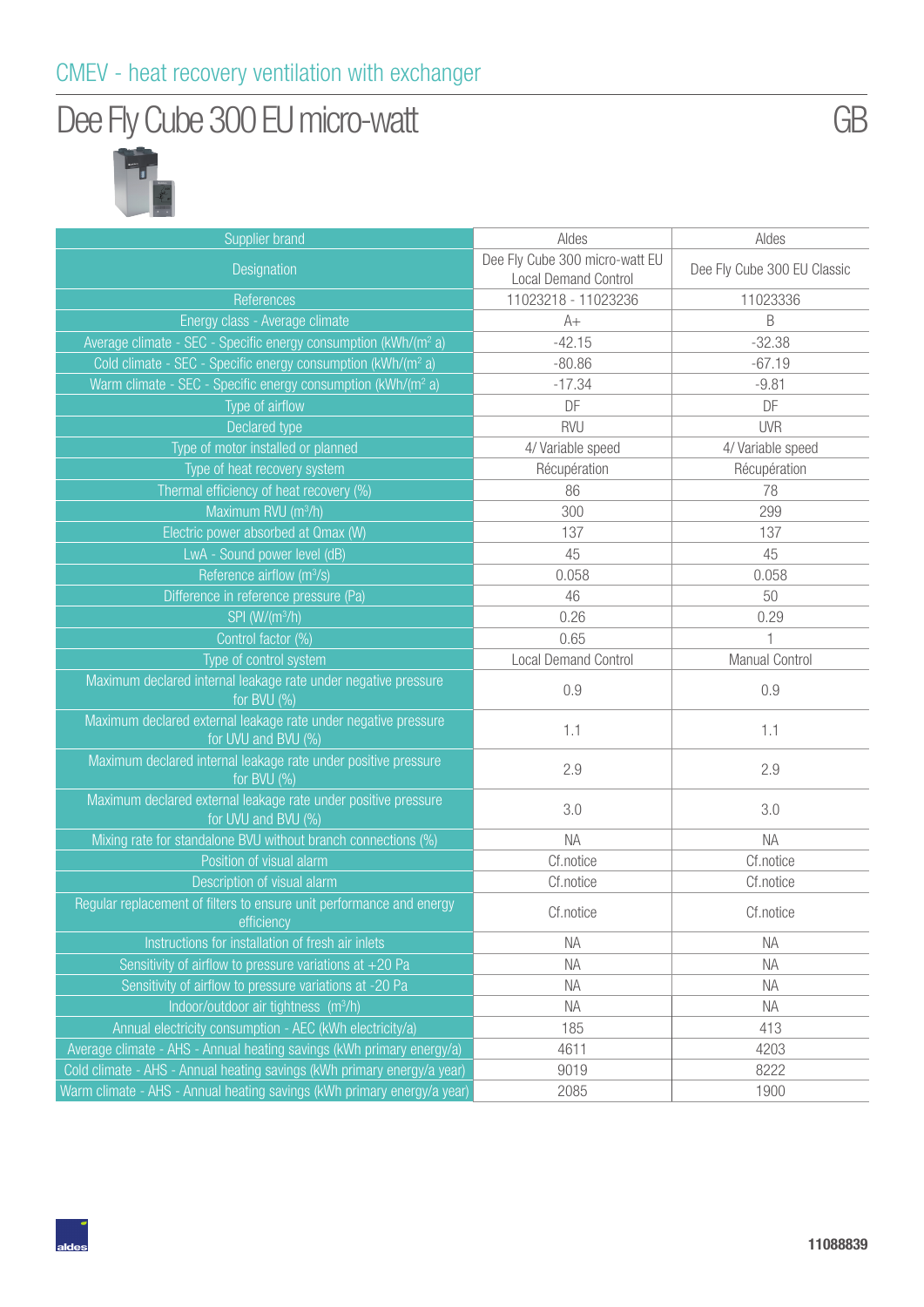## Dee Fly Cube 300 EU micro-watt



| Handelsmarke des Lieferanten                                                                    | Aldes                                                         | Aldes                       |
|-------------------------------------------------------------------------------------------------|---------------------------------------------------------------|-----------------------------|
| Bezeichnung                                                                                     | Dee Fly Cube 300 micro-watt EU<br><b>Local Demand Control</b> | Dee Fly Cube 300 EU Classic |
| Artikel-Nr.                                                                                     | 11023218 - 11023236                                           | 11023336                    |
| Energieklasse - Durchschnittliches Klima                                                        | $A+$                                                          | B                           |
| Durchschnittliches Klima - SEC - Spezifischer Energieverbrauch<br>(kWh/(m <sup>2</sup> a))      | $-42.15$                                                      | $-32.38$                    |
| Kaltes Klima - SEC - Spezifischer Energieverbrauch (kWh/(m <sup>2</sup> a)                      | $-80.86$                                                      | $-67.19$                    |
| Warmes Klima - SEC - Spezifischer Energieverbrauch (kWh/(m <sup>2</sup> a)                      | $-17.34$                                                      | $-9.81$                     |
| Strömungsarten                                                                                  | DF                                                            | DF                          |
| Deklarierte Typologie                                                                           | <b>RVU</b>                                                    | <b>UVR</b>                  |
| Installierter oder vorgesehener Motorisierungstyp                                               | 4/ Variable speed                                             | 4/ Variable speed           |
| Art des Wärmerückgewinnungssystems                                                              | Récupération                                                  | Récupération                |
| Wärmeleistung der Wärmerückgewinnung (%)                                                        | 86                                                            | 78                          |
| Maximaler URV Volumenstrom (m3/h)                                                               | 300                                                           | 299                         |
| Elektrische Leistungsaufnahme bei Qmax (W)                                                      | 137                                                           | 137                         |
| LwA - Geräuschemissionsniveau (dB)                                                              | 45                                                            | 45                          |
| Referenzvolumenstrom (m <sup>3</sup> /s)                                                        | 0.058                                                         | 0.058                       |
| Referenzdruckunterschied                                                                        | 46                                                            | 50                          |
| SPI (W/(m <sup>3</sup> /h)                                                                      | 0.26                                                          | 0.29                        |
| Regelfaktor                                                                                     | 0.65                                                          | 1                           |
| Regeltypologie                                                                                  | <b>Local Demand Control</b>                                   | Manual Control              |
| Maximale interne Leckrate bei Unterdruck für DF (%)                                             | 0.9                                                           | 0.9                         |
| Maximale externe Leckrate bei Unterdruck für SF und DF (%)                                      | 1.1                                                           | 1.1                         |
| Maximale interne Leckrate bei Überdruck für DF (%)                                              | 2.9                                                           | 2.9                         |
| Maximale externe Leckrate bei Überdruck für SF und DF (%)                                       | 3.0                                                           | 3.0                         |
| Mischrate der dezentralisierten Einheiten mit Wärmerückgewinnung ohne<br>Abzweigung (%)         | <b>NA</b>                                                     | <b>NA</b>                   |
| Position des optischen Alarms                                                                   | Cf.notice                                                     | Cf.notice                   |
| Beschreibung des optischen Alarms                                                               | Cf.notice                                                     | Cf.notice                   |
| Regelmäßiger Filtertausch für die entsprechenden Leistungen und<br>Energieeffizienz der Einheit | Cf.notice                                                     | Cf.notice                   |
| Installationsanleitung für die Frischluftzuführungen                                            | <b>NA</b>                                                     | <b>NA</b>                   |
| Empfindlichkeit des Luftstroms gegenüber Druckschwankungen<br>bei $+20$ Pa                      | <b>NA</b>                                                     | <b>NA</b>                   |
| Empfindlichkeit des Luftstroms gegenüber Druckschwankungen<br>bei - 20 Pa                       | <b>NA</b>                                                     | <b>NA</b>                   |
| Luftdichtheit innen/ außen (m <sup>3</sup> /h)                                                  | <b>NA</b>                                                     | <b>NA</b>                   |
| Jahresstromverbrauch - AEC (kWh Elektrizität/a)                                                 | 185                                                           | 413                         |
| Mittleres Klima - AHS - Jährliche Heizkostenersparnis<br>(kWh Primärenergie/a)                  | 4611                                                          | 4203                        |
| Kaltes Klima - AHS - Jährliche Heizkostenersparnis (kWh Primärenergie/a)                        | 9019                                                          | 8222                        |
| Warmes Klima - AHS - Jährliche Heizkostenersparnis (kWh<br>Primärenergie/a)                     | 2085                                                          | 1900                        |

DE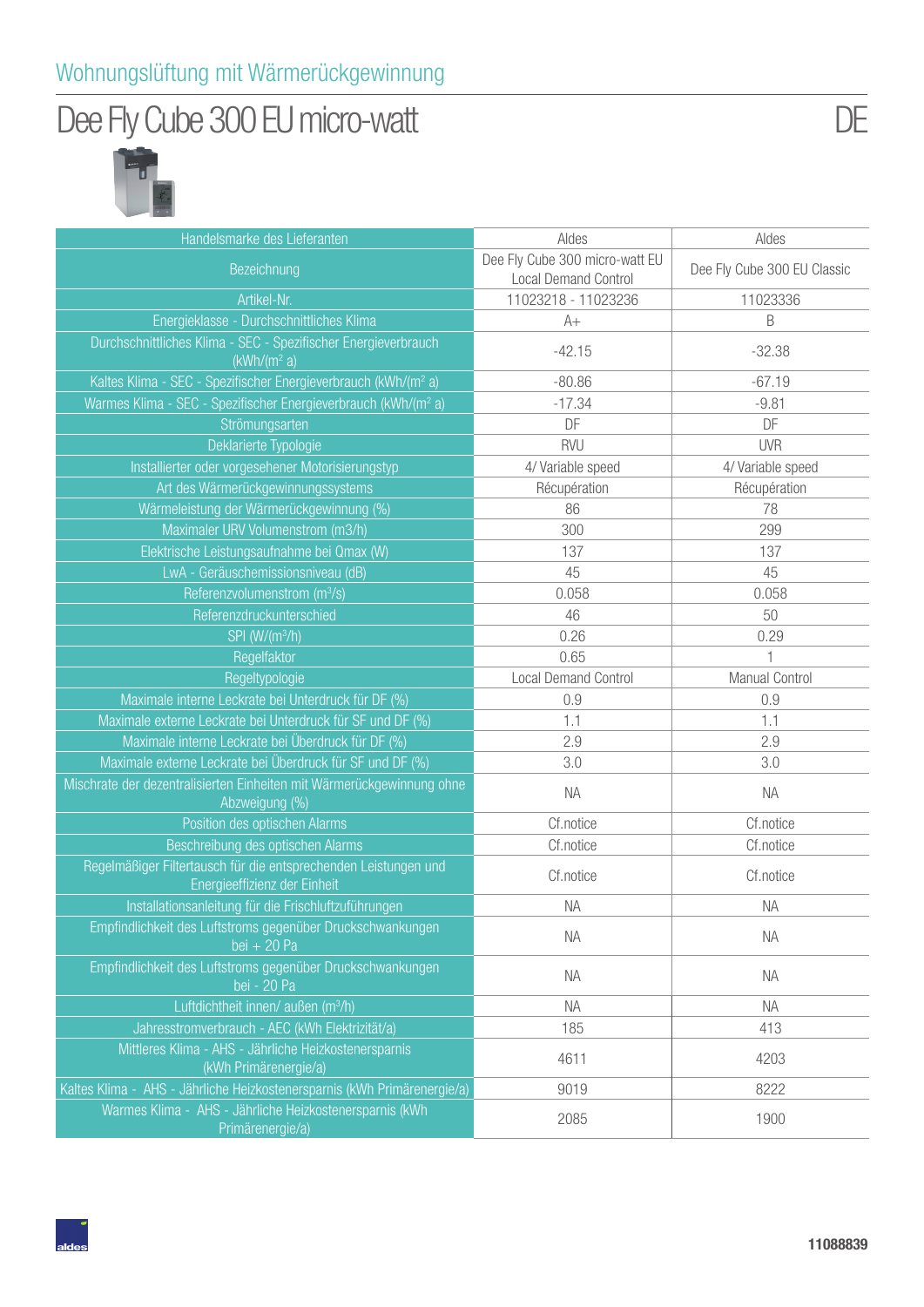## Dee Fly Cube 300 EU micro-watt



| Merknaam leverancier<br>Benaming                                                                        | Aldes<br>Dee Fly Cube 300 micro-watt EU | Aldes                       |
|---------------------------------------------------------------------------------------------------------|-----------------------------------------|-----------------------------|
|                                                                                                         |                                         |                             |
|                                                                                                         | <b>Local Demand Control</b>             | Dee Fly Cube 300 EU Classic |
| <b>Referenties</b>                                                                                      | 11023218 - 11023236                     | 11023336                    |
| Energieklasse - Gematigd klimaat                                                                        | $A+$                                    | B                           |
| Gematigd klimaat - SEC - specifiek energetisch verbruik (kWh/(m <sup>2</sup> a)                         | $-42.15$                                | $-32.38$                    |
| Koud klimaat - SEC - specifiek energetisch verbruik (kWh/(m <sup>2</sup> a)                             | $-80.86$                                | $-67.19$                    |
| Warm klimaat - SEC - Specifiek energieverbruik (kWh/(m <sup>2</sup> a)                                  | $-17.34$                                | $-9.81$                     |
| Flow type                                                                                               | DF                                      | DF                          |
| Opgegeven Typologie                                                                                     | <b>RVU</b>                              | <b>UVR</b>                  |
| Motor type geïnstalleerd of voorzien                                                                    | 4/ Variable speed                       | 4/ Variable speed           |
| Soort warmteterugwinnings systeem                                                                       | Récupération                            | Récupération                |
| Thermisch rendement warmteterugwinning (%)                                                              | 86                                      | 78                          |
| Maximaler URV Volumenstrom (m <sup>3</sup> /h)                                                          | 300                                     | 299                         |
| Geabsorbeerd electrisch vermogen bij Qmax (W)                                                           | 137                                     | 137                         |
| LwA - Geluidsvermogenniveau (dB)                                                                        | 45                                      | 45                          |
| Referentie debiet (m <sup>3</sup> /s)                                                                   | 0.058                                   | 0.058                       |
| Referentie drukverschil (Pa)                                                                            | 46                                      | 50                          |
| SPI (W/(m <sup>3</sup> /h)                                                                              | 0.26                                    | 0.29                        |
| Regulatie factor (%)                                                                                    | 0.65                                    |                             |
| Regelingstypologie                                                                                      | <b>Local Demand Control</b>             | Manual Control              |
| Aangegeven maximaal percentage voor (%) interne lekkage bij onderdruk<br>voor tweerichtings-RVE         | 0.9                                     | 0.9                         |
| Aangegeven maximaal percentage voor externe lekkage bij onderdruk voor<br>één- en tweerichtings-RVE (%) | 1.1                                     | 1.1                         |
| Aangegeven maximaal percentage voor interne lekkage bij overdruk voor<br>tweerichtings-RVE (%)          | 2.9                                     | 2.9                         |
| Aangegeven maximaal percentage voor externe lekkage bij overdruk voor<br>één- en tweerichtings-RVE (%)  | 3.0                                     | 3.0                         |
| Mengpercentage van tweerichtingsventilatie-eenheden zonder<br>luchtkanalen (%)                          | <b>NA</b>                               | <b>NA</b>                   |
| Plaats van het visueel waarschuwingssignaal                                                             | Cf.notice                               | Cf.notice                   |
| Beschrijving van het visueel waarschuwingssignaal                                                       | Cf.notice                               | Cf.notice                   |
| Geregelde vervanging van de filters voor het rendement en de energie-<br>efficiëntie van de eenheid     | Cf.notice                               | Cf.notice                   |
| Installatie-instructies voor aanzuigroosters van verse lucht                                            | ΝA                                      | <b>NA</b>                   |
| Gevoeligheid van de luchtstroom voor drukvariaties van $+20$ Pa                                         | ΝA                                      | <b>NA</b>                   |
| Gevoeligheid van de luchtstroom voor drukvariaties van - 20 Pa                                          | <b>NA</b>                               | <b>NA</b>                   |
| Interne/externe luchtdichtheid (m <sup>3</sup> /h)                                                      | <b>NA</b>                               | NA                          |
| Jaarlijks electrisch verbruik - AEC (kWh elektriciteit/a)                                               | 185                                     | 413                         |
| Gematigd klimaat - AHS - Jaarlijkse besparing op verwarming<br>(kWh primaire energie/a)                 | 4611                                    | 4203                        |
| Koud klimaat - AHS- Jaarlijkse besparing op verwarming<br>(kWh primaire energie/a)                      | 9019                                    | 8222                        |
| Warm klimaat - AHS - Jaarlijkse besparing op verwarming<br>(kWh primaire energie/a)                     | 2085                                    | 1900                        |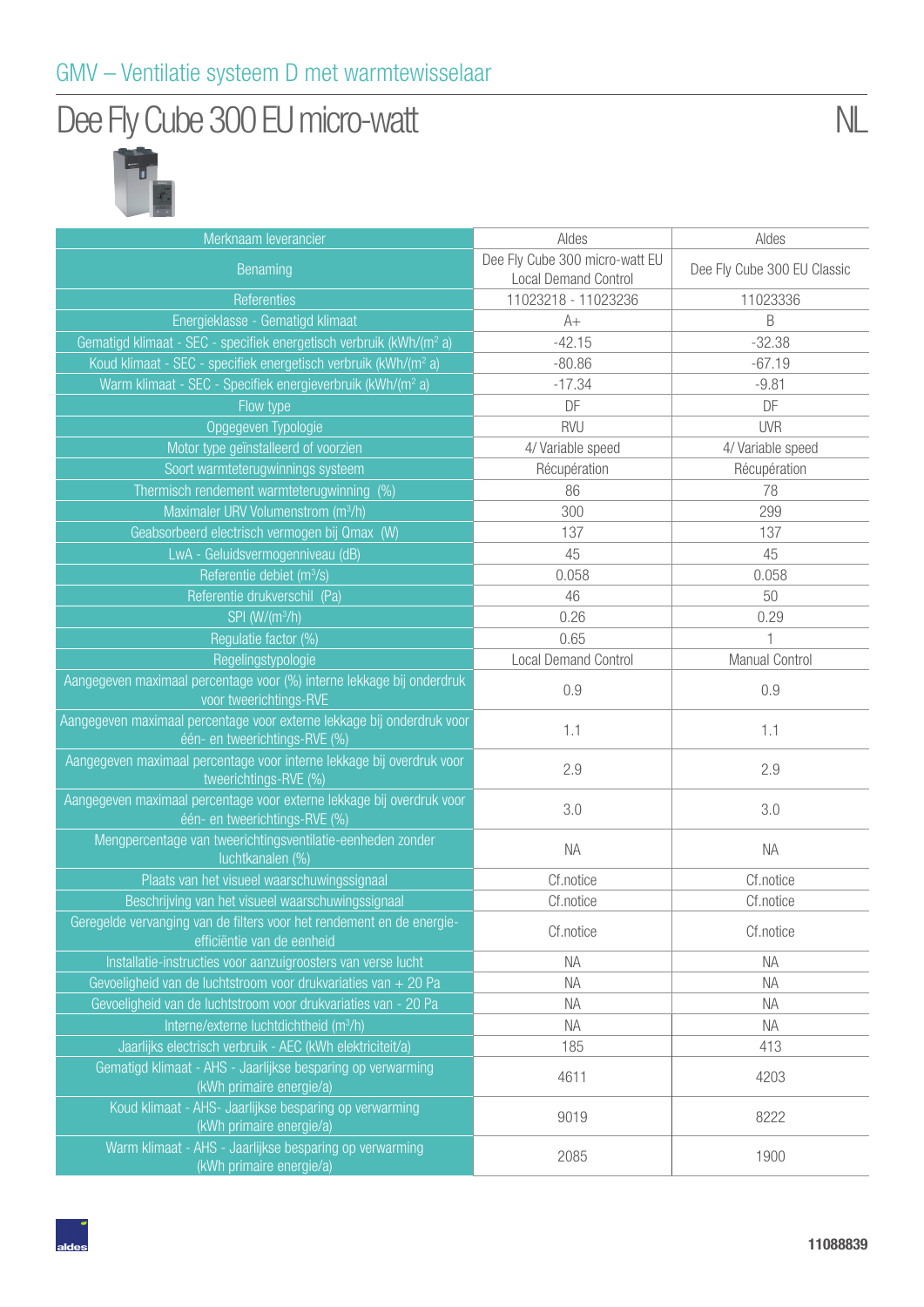#### VMC - doble flujo con intercambiador

## Dee Fly Cube 300 EU micro-watt



| Marca comercial proveedor                                                                            | Aldes                                                         | Aldes                       |
|------------------------------------------------------------------------------------------------------|---------------------------------------------------------------|-----------------------------|
| Denominación                                                                                         | Dee Fly Cube 300 micro-watt EU<br><b>Local Demand Control</b> | Dee Fly Cube 300 EU Classic |
| Referencias                                                                                          | 11023218 - 11023236                                           | 11023336                    |
| Clase energética - Clima templado                                                                    | $A+$                                                          | B                           |
| Clima templado - CEE - Consumo de energía específico (kWh/(m <sup>2</sup> a)                         | $-42.15$                                                      | $-32.38$                    |
| Clima frío - CEE - Consumo de energía específico (kWh/(m <sup>2</sup> a)                             | $-80.86$                                                      | $-67.19$                    |
| Clima cálido - CEE - Consumo de energía específico (kWh/(m <sup>2</sup> a)                           | $-17.34$                                                      | $-9.81$                     |
| Tipo de flujo                                                                                        | DF                                                            | DF                          |
| Tipo declarado                                                                                       | <b>RVU</b>                                                    | <b>UVR</b>                  |
| Tipo de accionamiento instalado o que va a instalarse                                                | 4/ Variable speed                                             | 4/ Variable speed           |
| Tipo de sistema de recuperación de calor                                                             | Récupération                                                  | Récupération                |
| Eficiencia térmica de recuperación de calor (%)                                                      | 86                                                            | 78                          |
| Caudal máximo de UVR (m <sup>3</sup> /h)                                                             | 300                                                           | 299                         |
| Potencia eléctrica absorbida a Qmáx (W)                                                              | 137                                                           | 137                         |
| LwA - Nivel de potencia acústica (dB)                                                                | 45                                                            | 45                          |
| Caudal de referencia (m <sup>3</sup> /s)                                                             | 0.058                                                         | 0.058                       |
| Diferencia de presión de referencia                                                                  | 46                                                            | 50                          |
| SPI (W/(m <sup>3</sup> /h)                                                                           | 0.26                                                          | 0.29                        |
| Factor del mando                                                                                     | 0.65                                                          | 1                           |
| Tipo de mando                                                                                        | <b>Local Demand Control</b>                                   | <b>Manual Control</b>       |
| Indice máximo declarado de fuga externa en depresión para DF (%)                                     | 0.9                                                           | 0.9                         |
| Índice máximo declarado de fuga externa en depresión para SF y DF (%)                                | 1.1                                                           | 1.1                         |
| Índice máximo declarado de fuga externa en sobrepresión para DF (%)                                  | 2.9                                                           | 2.9                         |
| Índice máximo declarado de fuga externa en sobrepresión<br>para SF y DF (%)                          | 3.0                                                           | 3.0                         |
| Índice de mezcla de unidades doble flujo descentralizadas sin conexión<br>a conductos (%)            | <b>NA</b>                                                     | <b>NA</b>                   |
| Posición de la alarma visual                                                                         | Cf.notice                                                     | Cf.notice                   |
| Descripción de la alarma visual                                                                      | Cf.notice                                                     | Cf.notice                   |
| Cambio con regularidad de los filtros para el rendimiento y la eficiencia<br>energética de la unidad | Cf.notice                                                     | Cf.notice                   |
| Instrucción de instalación de las entradas de aire nuevo                                             | <b>NA</b>                                                     | <b>NA</b>                   |
| Sensibilidad del flujo de aire a las variaciones de presión a + 20 Pa                                | ΝA                                                            | <b>NA</b>                   |
| Sensibilidad del flujo de aire a las variaciones de presión a - 20 Pa                                | <b>NA</b>                                                     | <b>NA</b>                   |
| Estanqueidad al aire interior/exterior (m <sup>3</sup> /h)                                           | <b>NA</b>                                                     | <b>NA</b>                   |
| Consumo eléctrico anual - CEA (kWh de electricidad/a)                                                | 185                                                           | 413                         |
| Clima templado - EAC - Economía anual de calefacción<br>(kWh de energía primaria/a)                  | 4611                                                          | 4203                        |
| Clima frío - EAC - Economía anual de calefacción<br>(kWh de energía primaria/a)                      | 9019                                                          | 8222                        |
| Clima cálido - EAC - Economía anual de calefacción<br>(kWh de energía primaria/a)                    | 2085                                                          | 1900                        |

**11088839**